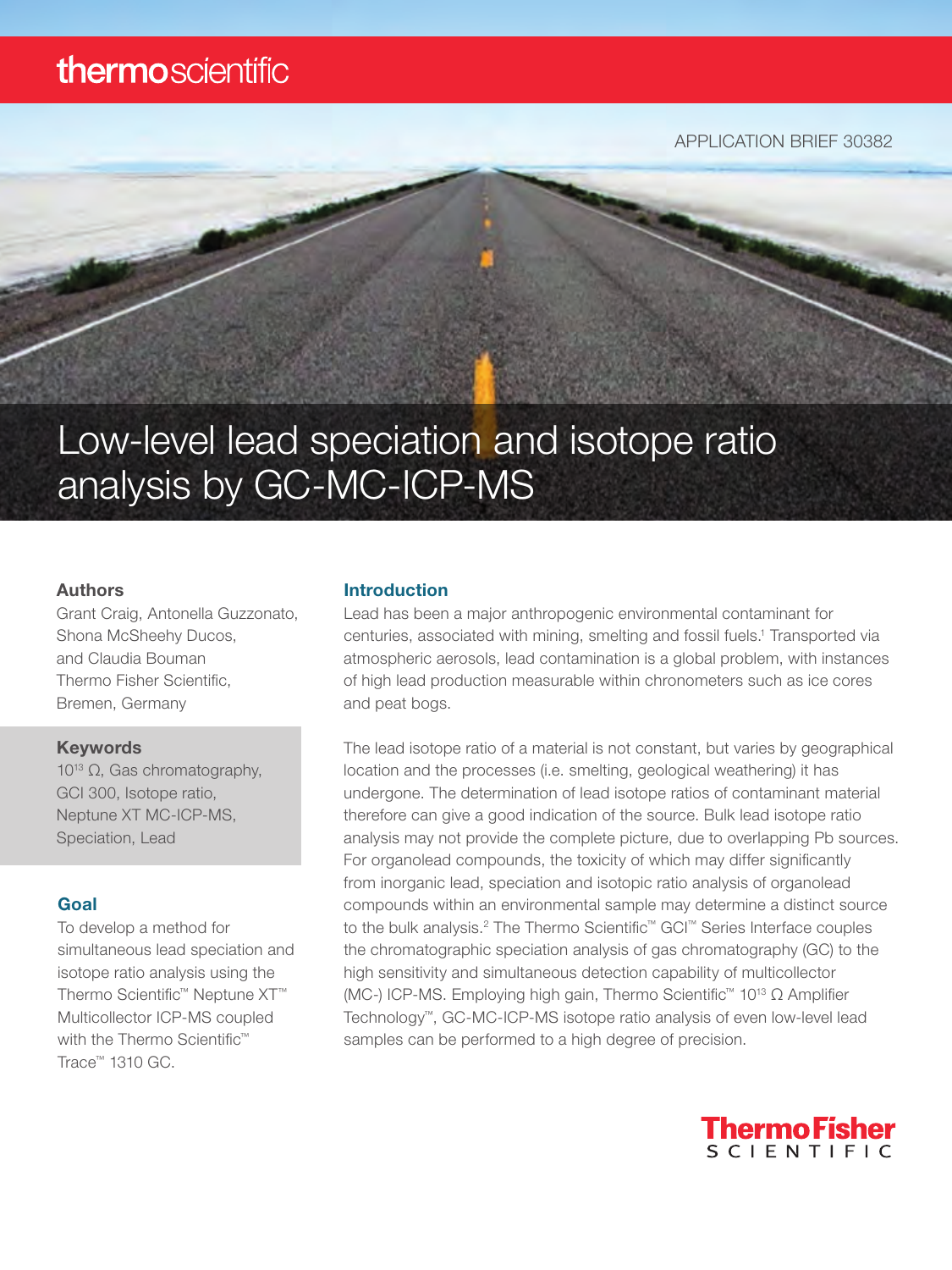#### **Method**

A Thermo Scientific Trace 1310 GC was coupled with a Thermo Scientific Neptune XT MC-ICP-MS via the GCI 300 Interface. Each instrument was operated separately within its own control suite of software.

The GCI 300 is a simple and flexible transfer line that offers easy handling, installation and operation of the GC-MC-ICP-MS system. The instrument configuration and operation parameters are shown in Table 1. The 3 major Pb isotopes were measured on Faraday cup detectors with  $10^{13}$   $\Omega$  amplifiers.

#### Table 1. Instrument configuration and operation parameters.

| <b>GC Parameters</b>                  | <b>Value</b>                                                                                                             |  |  |
|---------------------------------------|--------------------------------------------------------------------------------------------------------------------------|--|--|
| Oven program                          | Initial temp of 50 °C for 0.5 min<br>Ramp at 30 °C/min to 250 °C, hold for 5 min                                         |  |  |
| Column                                | TG 5MS 5% PMS<br>$30 \text{ m} \times 0.25 \text{ mm} \times 0.25 \text{ µm}$<br>(P/N 26098-1420)                        |  |  |
| Injection volume                      | 1 <sub>µ</sub>                                                                                                           |  |  |
| Carrier gas                           | He                                                                                                                       |  |  |
| Injection mode                        | PTV, splitless tme 0.5 min                                                                                               |  |  |
| Injection port<br>temperature program | Initial temp of 50 °C<br>Ramp at 14.5 °C/min to 250 °C<br>Clean at 270 °C between runs                                   |  |  |
| Carrier pressure<br>program           | Initial pressure of 250 kPa for 6.9 min<br>Ramp at 100 kPa/min to 350 kPa,<br>hold for 5.3 min                           |  |  |
| Septum purge flow                     | 50 mL/min                                                                                                                |  |  |
| Split flow                            | $10$ mL/min                                                                                                              |  |  |
| Transferline                          | $270^{\circ}$ C                                                                                                          |  |  |
| <b>ICP-MS Parameters</b>              | <b>Value</b>                                                                                                             |  |  |
| Interface                             | Ni-sampler (Std) and Ni-skimmer (H)                                                                                      |  |  |
| RF power                              | 1300 W                                                                                                                   |  |  |
| Transferline gas flow                 | Ar at 1.0 Lomin-1                                                                                                        |  |  |
| Cup configuration                     | H1 – <sup>206</sup> Pb (10 <sup>13</sup> Ω), H2 – <sup>207</sup> Pb (10 <sup>13</sup> Ω),<br>$H3 - {^{208}}Pb(10^{13}Ω)$ |  |  |
| Integration time                      | $131 \text{ ms}$                                                                                                         |  |  |
| Duration                              | 12 min                                                                                                                   |  |  |

Urban Dust reference material (CRM 605) and an environmental dust sample were extracted with 5 mL of a 0.5 M solution of acetic acid in methanol for 12 h with mechanical agitation. The extract was neutralized and the the organolead complexed with EDTA before extraction in 2 mL of hexane. The supernatant was derivatized with n-butylmagnesium chloride in tetrahydrofuran. Each sample was run in triplicate with a blank measured before, between and after each sample batch.

#### **Results**

The chromatographic data was exported from within the Thermo Scientific Multicollector Software Suite and evaluated. The high thermal stability of the newly developed transferline eluted baseline separated Pb compounds (Figure 1) reproducibly: the compound TML in c3 could be identified from the retention time (Figure 2).



Figure 1. Chromatogram acquired for the SA1 dust sample.



Figure 2. Chromatogram acquired for the c3 dust sample.

The measured Pb isotope ratio uncertainty for each compound were 0.2–3.1‰, depending on total signal. The total Pb signal per peak ranged between 60–360 mV.